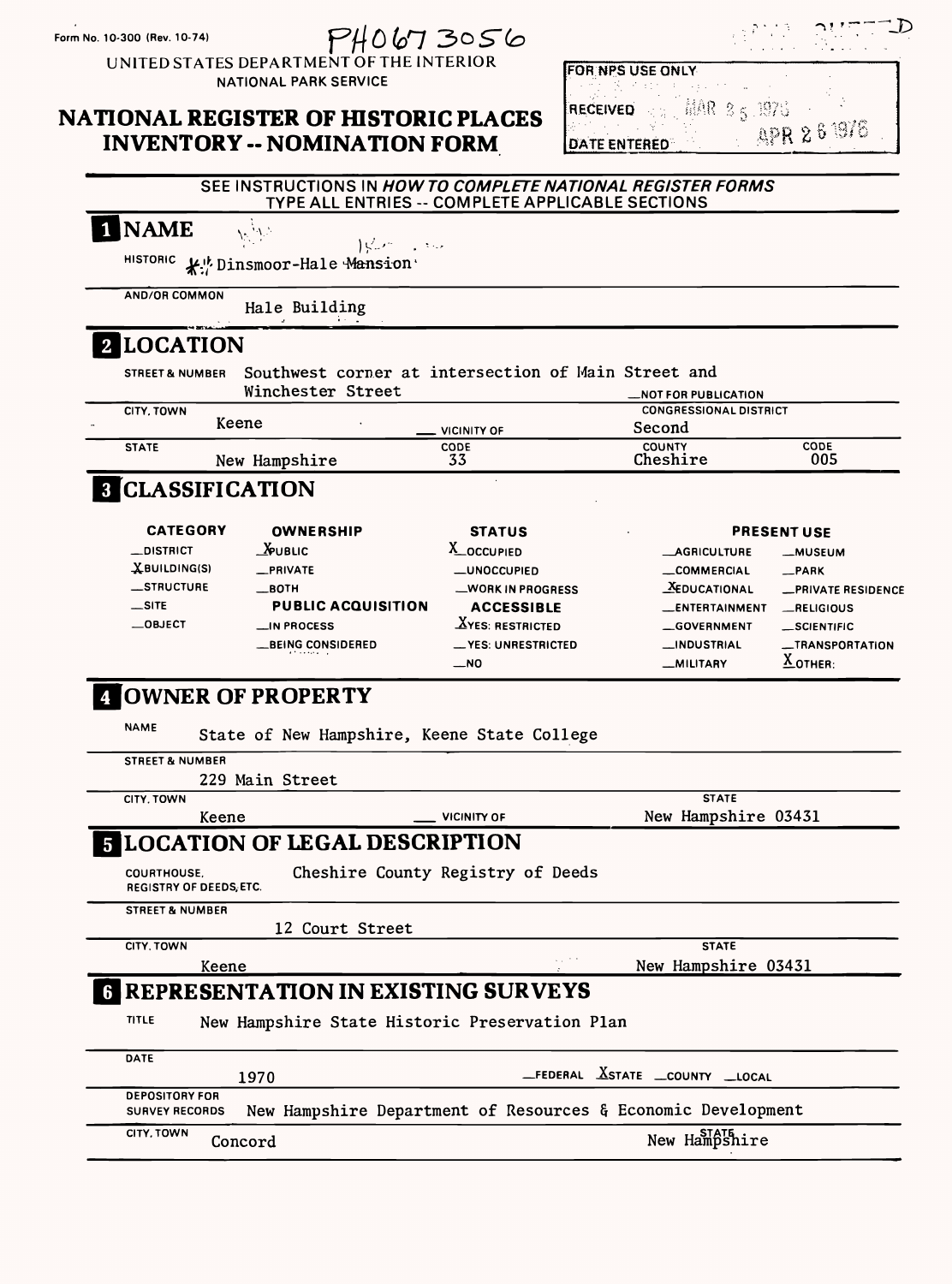### **] DESCRIPTION**

| <b>CONDITION</b>                    |                         | <b>CHECK ONE</b>              | <b>CHECK ONE</b>                                     |  |  |
|-------------------------------------|-------------------------|-------------------------------|------------------------------------------------------|--|--|
| <b>X_EXCELLENT</b><br>$\equiv$ GOOD | _DETERIORATED<br>_RUINS | _UNALTERED<br><b>AALTERED</b> | $\triangle$ ORIGINAL SITE<br>$-MOVED$<br><b>DATE</b> |  |  |
| FANR                                | $_{\_\_}$ UNEXPOSED     |                               |                                                      |  |  |

DESCRIBE THE PRESENT AND ORIGINAL (IF KNOWN) PHYSICAL APPEARANCE

The Dinsmoor-Hale House remains on its original site at the southwest corner of Main and Winchester Streets in Keene, New Hampshire, as a symbol of the splendor of former days. Its finish is white-painted stucco over brick. Previously, it was buff color with dark brown trim.

When the three-story, Italianate-style house was being built for former Governor Samuel Dinsmoor by Buss and Woodward, contractors, the Keene Sentinel reported, "This will be one of the most elegant homes in the county."<sup>1</sup> After its completion in 1860, it was richly furnished and had one of the largest libraries in Cheshire County. The mansion was surrounded by several, acres of well kept lawns and shrubbery and had an attractive barn and carriage house.<sup>2</sup> By 1870, a 125-foot long greenhouse and large grapery had been added.<sup>3</sup> An original granite border separates the lawns from the street and large decorative stone posts still stand at the entrance of the circular drive.

The house has been put in condition for modern use as the administrative offices of Keene State College; thus some of the original features have disappeared, although enough remain to allow Hale House to retain its architectural importance as well as its historical significance.

The building is an elaborated square in plan, with a recessed and balconied entrance bay capped with a small gable which rises above a small open entrance porch. Decorative moulded enframements and drops which once defined the narrow central bay have been replaced by simpler trim. The original balustrade of the porch roof has also been removed. The south side of the facade is subsumed in a semicircular bay, extending the full height of the wall. In contrast to the mass of the building, the projecting bay is articulated with rustication at the first level; flat pilasters with Corinthian caps separate the second floor windows, while the third floor windows have rounded heads to follow the line of semicircular arches which "rest" on the pilasters.

A small wing projects from the rear portion of the south elevation; the interior stairwell located on the north side of the building, is emphasized by a slight recess, in the interior wall, and narrow, twin, round-arched stained glass windows. Foundations are of granite. The composition roof is a square hip in plan surmounted by a small balustrated, open belvedere, and enlivened by a semicircular projection over the south front bay and a small gable over the entrance bay, twin chimneys, with applied arcading, are placed on the middle north and south sides of the roof.

 $r_{\rm e} \geq r_{\rm e} \geq r_{\rm e} \geq r_{\rm e}$ 

One distinctive feature of the building is the open well, double-run staircase with landing and heavy mahogany railing and newel post, untouched by renovators or painters. At the staircase landing two tall arched windows hold leaded stained glass. The original second-floor central hallway remains intact.

Massive outer and inner front doors of the vestibule are original. Windows are two-overtwo, double sash, with semicircular arched heads on the first floor, and segmental heads on the second. The third floor windows are smaller and plainer with flat lintels.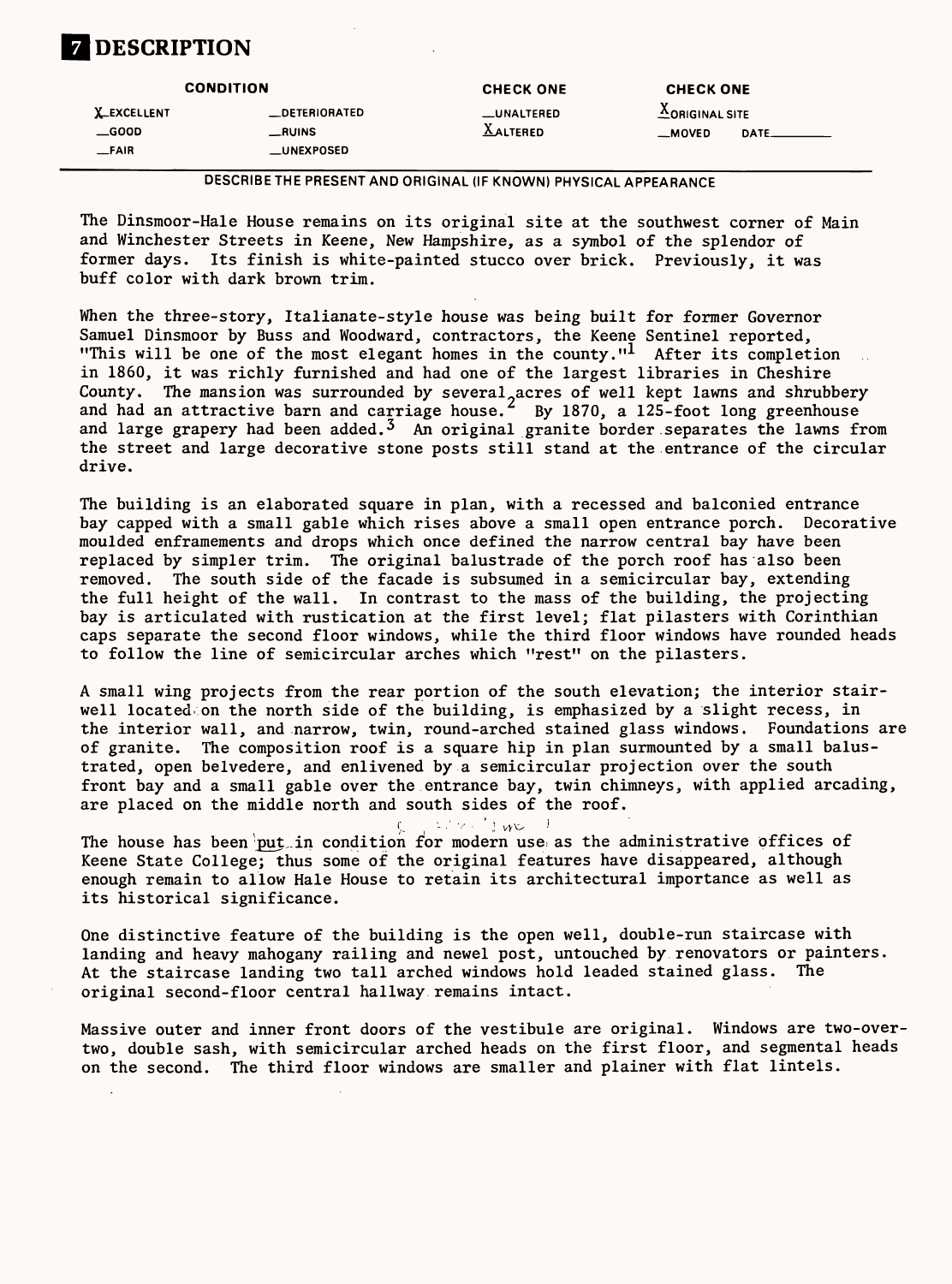| UNITED STATES DEPARTMENT OF THE INTERIOR |  |
|------------------------------------------|--|
| <b>NATIONAL PARK SERVICE</b>             |  |

### **NATIONAL REGISTER OF HISTORIC PLACES INVENTORY -- NOMINATION FORM**

| IFOR NPS USE ONLY   |  |            |
|---------------------|--|------------|
| <b>IRECEIVED</b>    |  |            |
| <b>DATE ENTERED</b> |  | APR 261976 |

**CONTINUATION SHEET** TEM NUMBER  $^7$  PAGE <sup>1</sup>

Physical Appearance, continued.

There are exceptionally high ceilings on the first two floors, archways in the front hallways heavily trimmed with solid mahogany (now painted) characteristic of its period, colonnettes on each side of a former drawing room fireplace with tiled facing and hearth, and tall columns flanking windows and doors in the former drawing room, now partitioned into offices, to the right of the downstairs hallway. Decorative ball motifs embellish edges of the ceilings and wind around fireplace colonnettes and window and door columns. Chandeliers that once hung in the downstairs hallways have been replaced.

 $3S.$  G. Griffin, A History of the Town of Keene (Keene, NH: Sentinel Printing Company, 1904), p. 605.

The former dining room, now the registrar's office, retains four built-in corner china cupboards with beveled glass in the two arched windows in each door. One cupboard holds the old safe where the family silver was stored. Original paneling below the windows remains.

The house was acquired by Keene State College in 1909.

<sup>1</sup>Keene History Committee, "Upper Ashuelot," A History of Keene, New Hampshire, (Keene, NH: City of Keene,  $1968$ ),  $\overline{p.38}$ .

 $^{2}$ Ibid., p.388.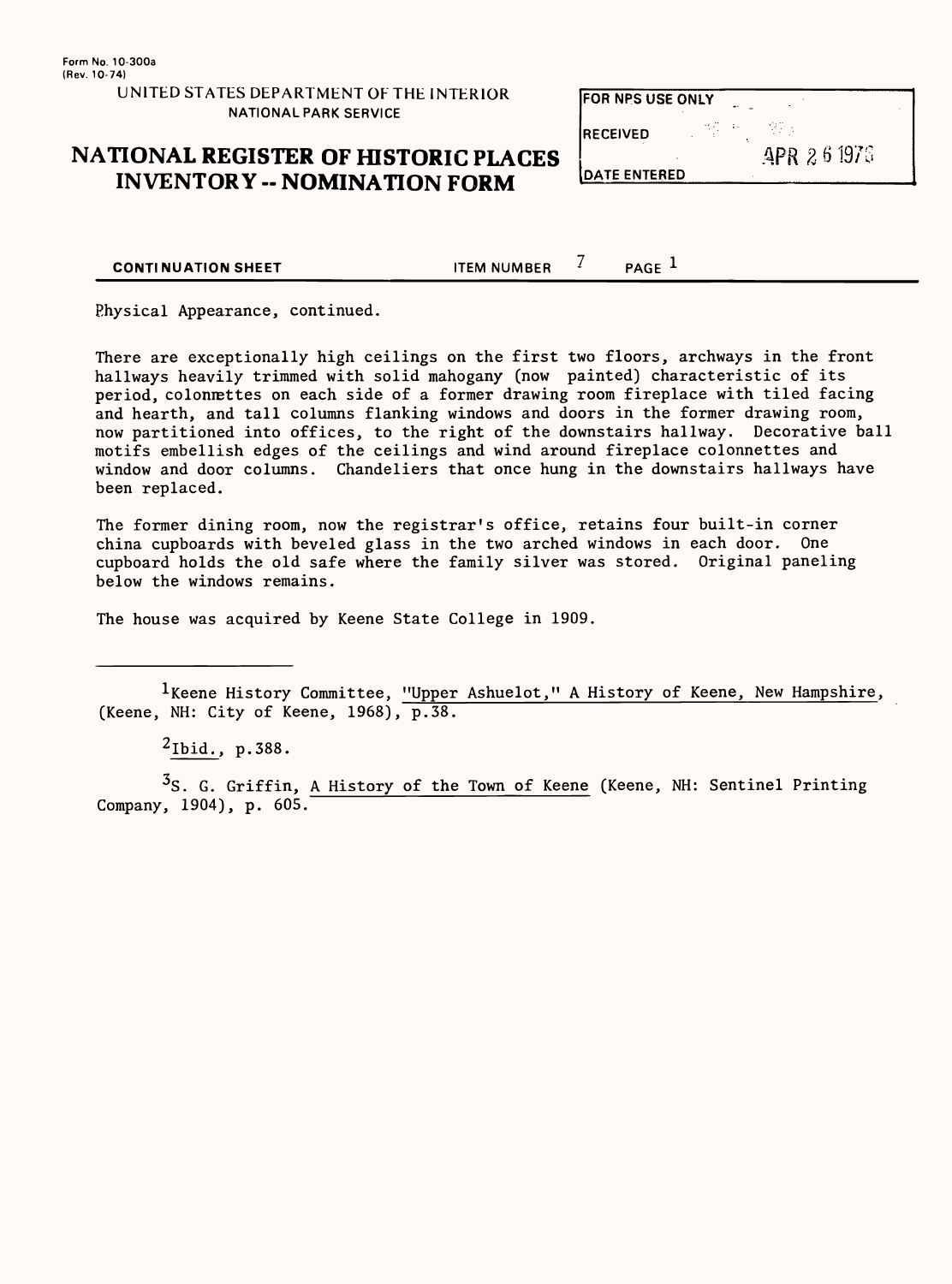# **SIGNIFICANCE**

| <b>PERIOD</b>         |                               | AREAS OF SIGNIFICANCE -- CHECK AND JUSTIFY BELOW |                             |                                                                             |
|-----------------------|-------------------------------|--------------------------------------------------|-----------------------------|-----------------------------------------------------------------------------|
| <b>_PREHISTORIC</b>   | <b>ARCHEOLOGY-PREHISTORIC</b> | COMMUNITY PLANNING                               | _LANDSCAPE ARCHITECTURE     | $R$ ELIGION                                                                 |
| $-1400-1499$          | _ARCHEOLOGY-HISTORIC          | <b>__CONSERVATION</b>                            | $-LAW$                      | $\_$ SCIENCE                                                                |
| $-1500-1599$          | <b>AGRICULTURE</b>            | _ECONOMICS                                       | __LITERATURE                | _SCULPTURE                                                                  |
| $-1600-1699$          | <b>XARCHITECTURE</b>          | $\underline{\mathbf{X}}$ EDUCATION               | _MILITARY                   | SOCIAL/HUMANITARIAN                                                         |
| $-1700-1799$          | $\equiv$ ART                  | _ENGINEERING                                     | __MUSIC                     | $\overline{\phantom{0}}$ THEATER                                            |
| $X_1800.1899$         | _COMMERCE                     | _EXPLORATION/SETTLEMENT                          | _PHILOSOPHY                 | _TRANSPORTATION                                                             |
| $-1900-$              | _COMMUNICATIONS               | _INDUSTRY<br>$\blacksquare$ INVENTION            | <b>XPOLITICS/GOVERNMENT</b> | $X$ OTHER (SPECIFY)<br>Keene State College $\ell$<br>Administrative Offices |
| <b>SPECIFIC DATES</b> | 1860; 1909; 1969              | <b>BUILDER/ARCHITECT</b>                         |                             |                                                                             |

The parcel of land on which Hale House stands was originally part of Thomas Wells' land holdings, after the return of the settlers to Upper Ashuelot (Keene) in 1749. In 1783 Wells sold a plot of seven rods frontage and sixty rods in depth to Major William Todd, later an innkeeper at the nearby Ralston Tavern. The land was sold to Elijah Dunbar, lawyer, in 1804; to his father-in-law, Alexander Ralston, in 1807, and several years later to Phineas Fiske with a clause inserted to provide for the reservation of enough land on the north side of the lot to build a road, now Winchester Street.<sup> $1$ </sup>

The house first erected on the lot was removed sometine after 1854 by Governor Samuel Dinsmoor and construction began in 1860 on the present House. $^{\text{2}}$  In addition to its aesthetic distinction, Dinsmoor-Hale House is also noted as the home of two New Hampshire governors.<sup>3</sup>

STATEMENT OF SIGNIFICANCE

A humorous incident relating to the governor's residence at Hale House was told by W. H. Ellis, who as a boy used to drive the neighbors' cows to pasture every morning and home again at night. The young lad charged two dollars each for the season. Governor Dinsmoor made the comment that he "couldn't pay no two dollars for his cow" but would drive them himself for a dollar. The next day the Ellis boy's father went to the governor's house to tell him all the neighbors would let him take charge of driving their cows for a dollar. The governor backed off and at the end of the season he paid the boy his two dollars without a word.<sup>5</sup>

The second governor to live in the mansion was Samuel W. Hale, who was born in Fitchburg, Massachusetts, in 1823, and came to Keene in 1859. With Stephen Osborne he established the South Keene Chair Company and later the Ashuelot Furniture Company. He was active in banking and railroading, being one of those who promoted the building of the Manchester and Keene Railroad and of the Ashuelot Railroad. He assisted in organizing the Second Congregational Church in Keene and gave \$20,000 toward the building of its edifice.<sup>6</sup>

Samuel Dinsmoor, Jr. called the "younger governor" because he was the son of Governor Samuel Dinsmoor, Sr., was born in Keene in 1799. He entered Dartmouth College at eleven and graduated when he was fifteen. He went to Europe on family business at an early age and learned to speak French fluently. Upon returning to Keene, he was admitted to the bar at nineteen. A man of prominence in Keene affairs, he was the first cashier of the Ashuelot Bank and later became its president. In 1826 he was made clerk of the State Senate and in 1849 became the state's governor, serving three consecutive terms. He died in 1869.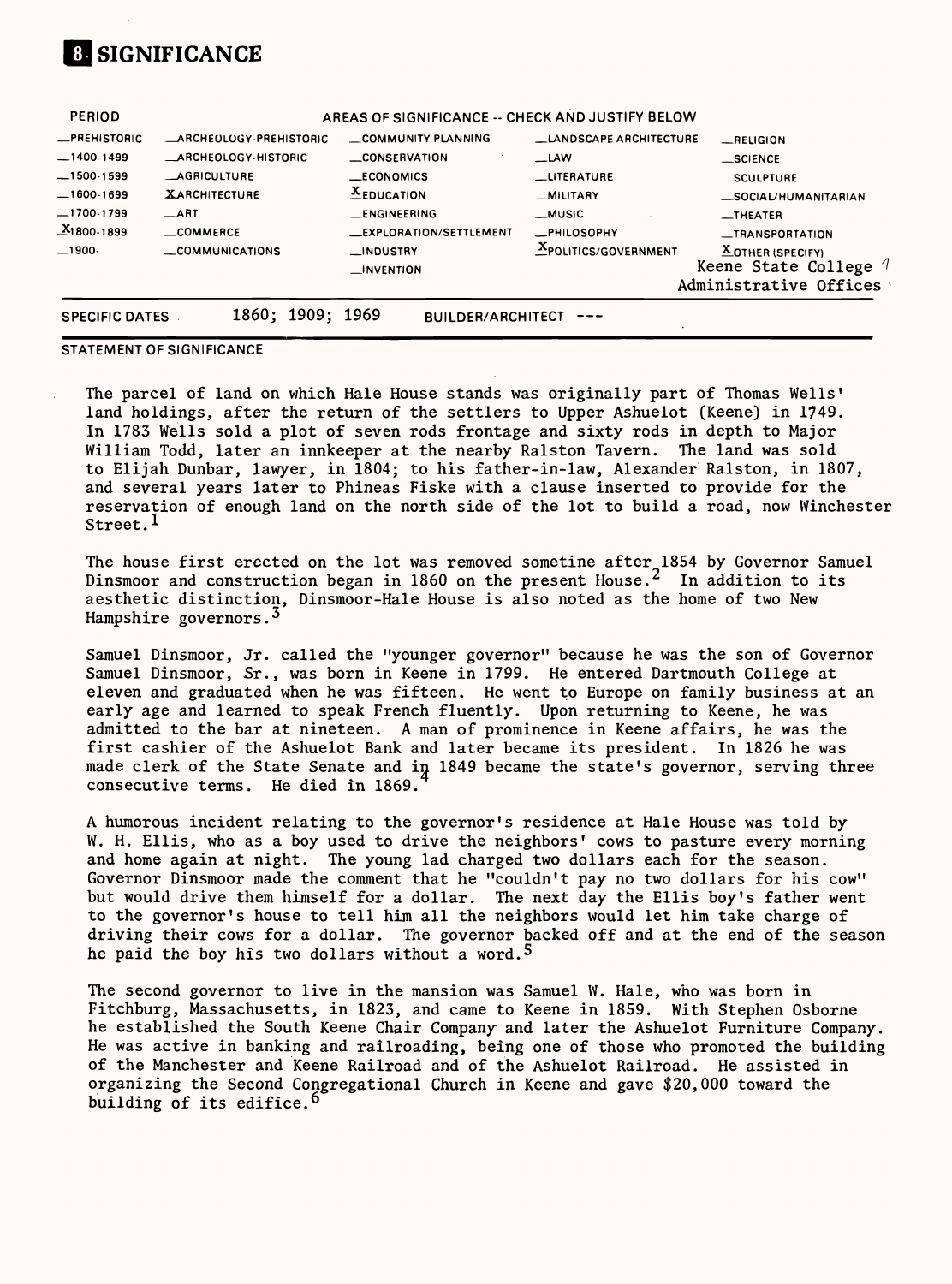# **MAJOR BIBLIOGRAPHICAL REFERENCES**

Keene History Committee, "Upper Ashuelot," A History of Keene, NH, Keene, NH: City of Keene, 1968. Griffin, S.G., A History of the Town of Keene, Keene, NH: Sentinel Printing Company, 1904. Pamphlet No. 1, Collections of the Historical Society of Cheshire County, NH, April, 1930. Keene Alumni Bulletin, Vol. 18, No. 3, (Winter, 1967).

## IMCFOCRAPHICAL DATA

|                                                             | ACREAGE OF NOMINATED PROPERTY $1.0$                                                                                                      |                                                                  |                                                                                                          |                                       |                                                                                            |
|-------------------------------------------------------------|------------------------------------------------------------------------------------------------------------------------------------------|------------------------------------------------------------------|----------------------------------------------------------------------------------------------------------|---------------------------------------|--------------------------------------------------------------------------------------------|
| UTM REFERENCES                                              |                                                                                                                                          |                                                                  |                                                                                                          |                                       | $\mathcal{L}_{\bullet}$ and $\mathcal{L}_{\bullet}$ are the set of $\mathcal{L}_{\bullet}$ |
| A[1, 8]<br> T <br>ZONE EASTING<br>$\mathsf{C}\mid$          | $2, 2$   1, 5, 0 <br><b>NORTHING</b>                                                                                                     | [4, 715, 61, 6, 0]                                               | $\mathbf{B}$<br><b>ZONE</b><br>DI                                                                        | <b>EASTING</b>                        | · NORTHING                                                                                 |
|                                                             | <b>VERBAL BOUNDARY DESCRIPTION</b>                                                                                                       |                                                                  |                                                                                                          |                                       |                                                                                            |
|                                                             |                                                                                                                                          | ing the right was an electronic with<br><b>Contract Contract</b> |                                                                                                          | <b>Contraction of the Contraction</b> |                                                                                            |
|                                                             | $\mathcal{F}^{\mathcal{G}}_{\mathcal{G}}$ , where $\mathcal{F}^{\mathcal{G}}_{\mathcal{G}}$                                              |                                                                  |                                                                                                          |                                       |                                                                                            |
| No. C                                                       | Andrew County                                                                                                                            |                                                                  | $\mathcal{L}^{\mathcal{L}}$                                                                              |                                       |                                                                                            |
|                                                             |                                                                                                                                          |                                                                  |                                                                                                          |                                       |                                                                                            |
|                                                             | LIST ALL STATES AND COUNTIES FOR PROPERTIES OVERLAPPING STATE OR COUNTY BOUNDARIES                                                       |                                                                  |                                                                                                          |                                       |                                                                                            |
| <b>STATE</b>                                                |                                                                                                                                          | <b>CODE</b>                                                      | <b>COUNTY</b>                                                                                            |                                       | <b>CODE</b>                                                                                |
|                                                             |                                                                                                                                          |                                                                  |                                                                                                          |                                       |                                                                                            |
| <b>STATE</b>                                                |                                                                                                                                          | <b>CODE</b>                                                      | <b>COUNTY</b>                                                                                            |                                       | <b>CODE</b>                                                                                |
| <b>TI FORM PREPARED BY</b>                                  | NAME/TITLE Marjorie Whalen Smith, Author, Historic Homes of Cheshire County<br>and Marion Wood, Vice President of the Alumni Association |                                                                  |                                                                                                          |                                       |                                                                                            |
| <b>ORGANIZATION</b>                                         | Keene State College Alumni Association                                                                                                   |                                                                  |                                                                                                          | <b>DATE</b>                           | March, 1975                                                                                |
| <b>STREET &amp; NUMBER</b><br>229 Main Street               |                                                                                                                                          | $\mathbf{r}_1$ , $\mathbf{r}_2$ , $\mathbf{r}_3$ ,               | $\mathcal{L}^{\text{max}}_{\text{max}}$ . The second contract of $\mathcal{L}^{\text{max}}_{\text{max}}$ | <b>TELEPHONE</b>                      | $603 - 352 - 1909$ , x304                                                                  |
| <b>CITY OR TOWN</b><br>Keene                                |                                                                                                                                          |                                                                  |                                                                                                          | <b>STATE</b>                          | New Hampshire<br>03431                                                                     |
| <b>IZ STATE HISTORIC PRESERVATION OFFICER CERTIFICATION</b> |                                                                                                                                          |                                                                  |                                                                                                          |                                       |                                                                                            |
|                                                             | THE EVALUATED SIGNIFICANCE OF THIS PROPERTY WITHIN THE STATE IS:                                                                         |                                                                  |                                                                                                          |                                       |                                                                                            |

As the designated State Historic Preservation Officer for the National Historic Preservation Act of 1966 (Public Law 89-665), I hereby nominate this property for inclusion in the National Register and certify that it has been evaluated according to the<br>criteria and procedures set forth by the National Park Service. criteria and procedures set forth by the National Park Service.



**GPO 888-445**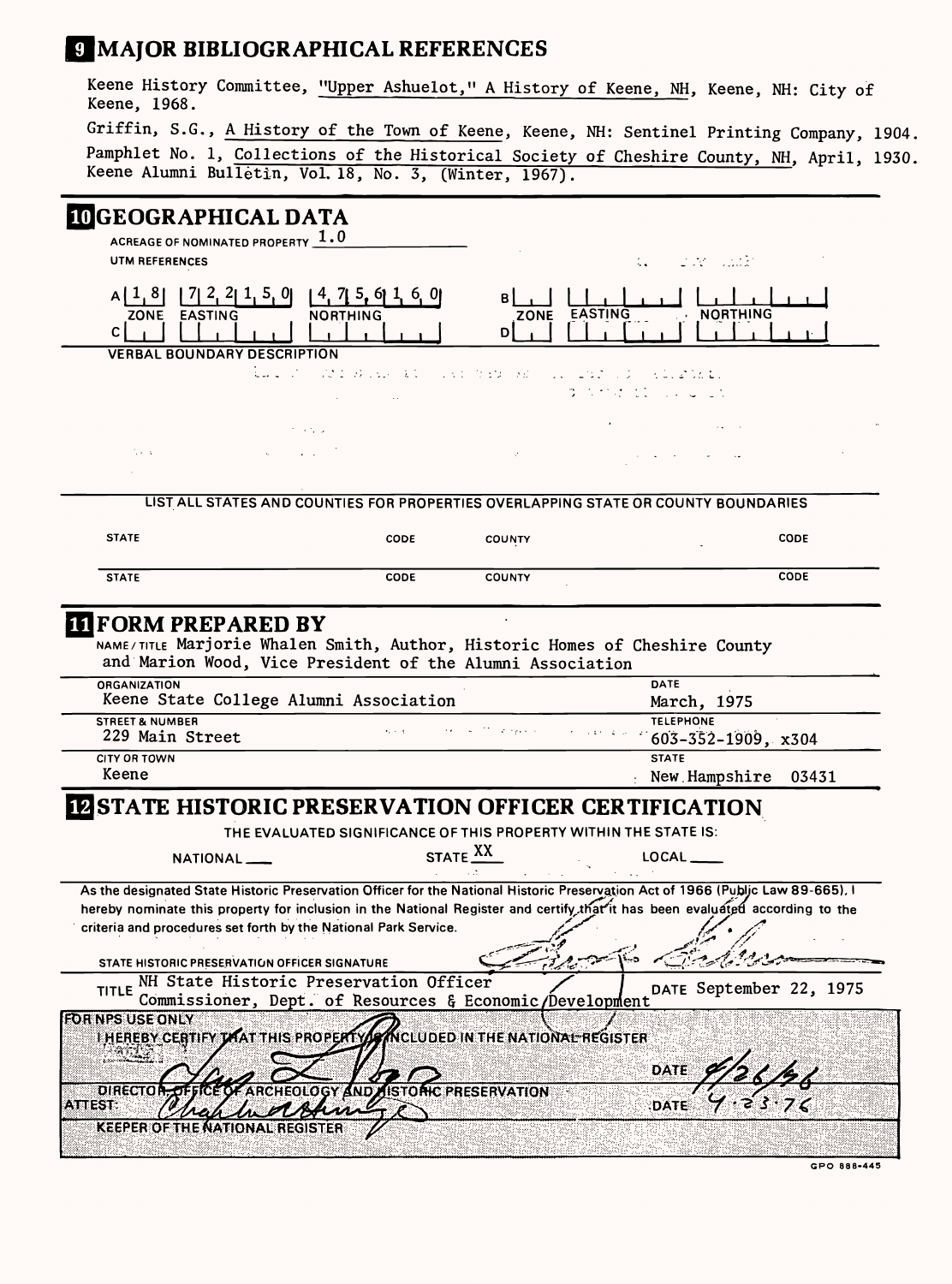Form No. 10-300a (Rev. 10-74)

> UNITED STATES DEPARTMENT OF THE INTERIOR NATIONAL PARK SERVICE

Hale is said to have made many lavish changes on the interior of Hale House as well as building a large barn and erecting a long greenhouse with a grapery near its west end. Elaborate fences surrounded the estate and drives were built throughout the grounds. The third floor of the house was finished off with skylights and odd pinnacles for use as a studio and billard room.<sup>7</sup>

#### **NATIONAL REGISTER OF HISTORIC PLACES INVENTORY -- NOMINATION FORM**

| FOR NPS USE ONLY |                         |  |
|------------------|-------------------------|--|
| <b>RECEIVED</b>  | $-1.46$ $3.5$ $^{49/2}$ |  |
| DATE ENTERED     |                         |  |

**CONTINUATION SHEET** TEM NUMBER 8 PAGE 2

Significance, continued.

Hale was a representative to the state legislature in 1866-67, a member of the governor's council, 1869-70, and was elected governor of New Hampshire in 1883. At the time he was governor, a disastrous fire destroyed his furniture shop, forcing him into bankruptcy. He soon sold his home to Theodore Vail who allowed the Governor to continue occupancy until Hale's death on October 16, 1891, at the age of sixty-nine. Governor Hale was survived by a widow, a son and a daughter.<sup>8</sup>

After Vail's death, the property was returned to Hale ownership by Mrs. Emma Hale, the Governor's daughter-in-law. She later sold to Nathan and Mary Woodbury, and in 1909, Mary Woodbury deeded the property to the city of Keene which in turn conveyed it to the State of New Hampshire for a normal school.

The first floor rooms of the main house became administrative offices and classrooms for the new normal school. The first floor of the ell was used for home arts classes. Rooms on the second floor were classrooms and those in the ell were used for manual training. Assemblies were held on the third floor and at the first commencement exercises over two hundred people were seated in the room. Ells of the house were removed when Fiske Hall was built in later years.  $10$ 

Later, the third floor held facilities for the art department and the second floor was converted into a library. Bedroom walls were removed to make large arches between the former rooms. When a new library became available, the second floor was turned into faculty conference rooms. Administrative offices have since replaced these conference rooms.<sup>11</sup>

In 1969 when the alumni of Keene State College were asked to choose a symbol that brought to mind pleasant memories of their Keene college experience, they chose Hale House.<sup>12</sup>